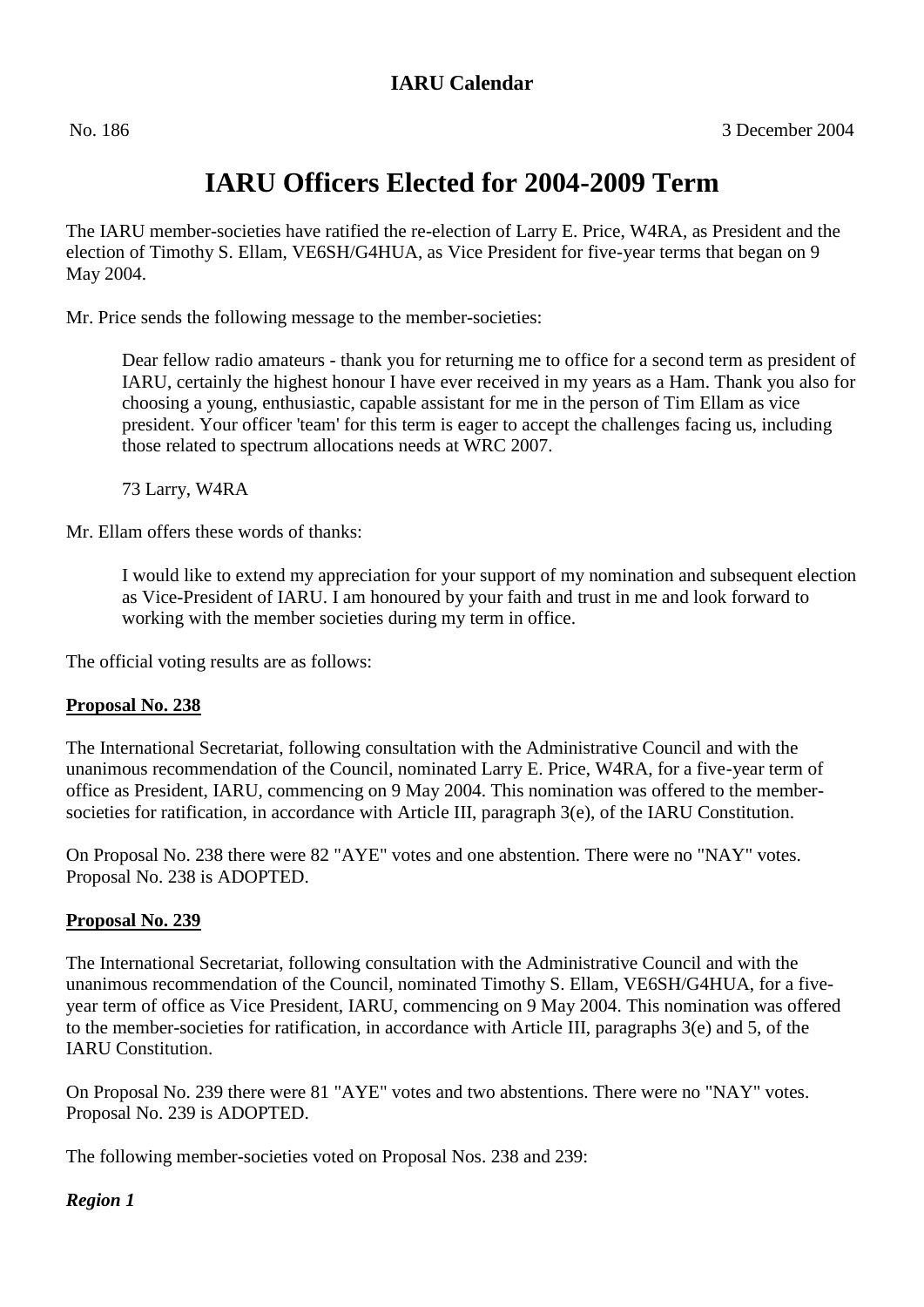AARA (Albania), ARA (Algeria), URA (Andorra), OeVSV (Austria), BFRR (Belarus), UBA (Belgium), ARABiH (Bosnia & Herzegovina), BFRA (Bulgaria), HRS (Croatia), CARS (Cyprus), CRC (Czech Republic), ERAU (Estonia), FRA (Faroe Islands), SRAL (Finland), RSM (FYR of Macedonia), REF-Union (France), DARC (Germany), RAAG (Greece), MRASZ (Hungary), IRA (Iceland), IRTS (Ireland), IARC (Israel), ARI (Italy), ARAI (Ivory Coast), ARSK (Kenya), KARS (Kuwait), RAL (Lebanon), AFVL (Liechtenstein), LRMD (Lithuania), RL (Luxembourg), MARS (Mauritius), ARM (Moldova), MRSF (Mongolia), NARL (Namibia), VERON (Netherlands), NARS (Nigeria), NRRL (Norway), ROARS (Oman), PZK (Poland), REP (Portugal), QARS (Qatar), FRR (Romania), SRR (Russian Federation), ARRSM (San Marino), SRSCG (Serbia & Montenegro), SARA (Slovak Republic), URE (Spain), SSA (Sweden), USKA (Switzerland), TIR (Syria), UARL (Ukraine), RSGB (United Kingdom), and ZARS (Zimbabwe).

## *Region 2*

RCA (Argentina), LABRE (Brazil), RAC (Canada), RCCR (Costa Rica), FRC (Cuba), RCD (Dominican Republic), CRAS (El Salvador), CRAG (Guatemala), RCH (Honduras), FMRE (Mexico), CREN (Nicaragua), LPRA (Panama), TACARS (Turks and Caicos Islands), ARRL (USA), RCU (Uruguay), and RCV (Venezuela).

## *Region 3*

WIA (Australia), CRSA (China), HARTS (Hong Kong), ARSI (India), JARL (Japan), KARL (Rep. of Korea), NZART (New Zealand), PARS (Pakistan), PNGARS (Papua New Guinea), PARA (Philippines), SARTS (Singapore), RSSL (Sri Lanka), ARCOT (Tonga), and VARS (Vanuatu).

All member-societies voted in the affirmative except RSGB, which abstained on both proposals, and DARC, which abstained on Proposal No. 239. Affirmative votes on both proposals were received from TTARS (Trinidad) but arrived after the deadline and could not be counted.

## **Society in Guinea Proposed for IARU Membership**

An application for IARU membership has been received via IARU Region 1 from Association des Radioamateurs de Guinée (ARGUI) in the Republic of Guinea. The application has been examined by the Executive Committee of IARU Region 1, which is satisfied that the application meets the requirements of the Bylaws and Constitution of the IARU.

ARGUI was founded on 6 May 2000 and is legally recognized by the appropriate authorities to represent the radio amateurs of Guinea. Its address is 4<sup>e</sup> Bd de la République, BP 4840, Conakry, République de Guinée. There are 10 licensed amateurs in Guinea, all of whom are members of ARGUI. ARGUI has an additional 10 members who are not yet licensed to transmit. The officers include Mr. Mamadou Diouldé Sow, President; Mr. Bah Ahmadou, Vice President; and Mr. Malan Manet, Secretary.

Therefore, in compliance with the Bylaws pertaining to applications for membership the following proposal is presented to member societies for consideration:

#### **Proposal No. 240**

The Executive Committee of IARU Region 1 has forwarded to the Administrative Council an application for IARU membership submitted by Association des Radioamateurs de Guinée. Region 1 reports that it has examined the application and has found it to be in order, and so it has made a favorable finding with regard to the application. Therefore, in accordance with Bylaw 3, it is proposed that the

#### **Association des Radioamateurs de Guinée**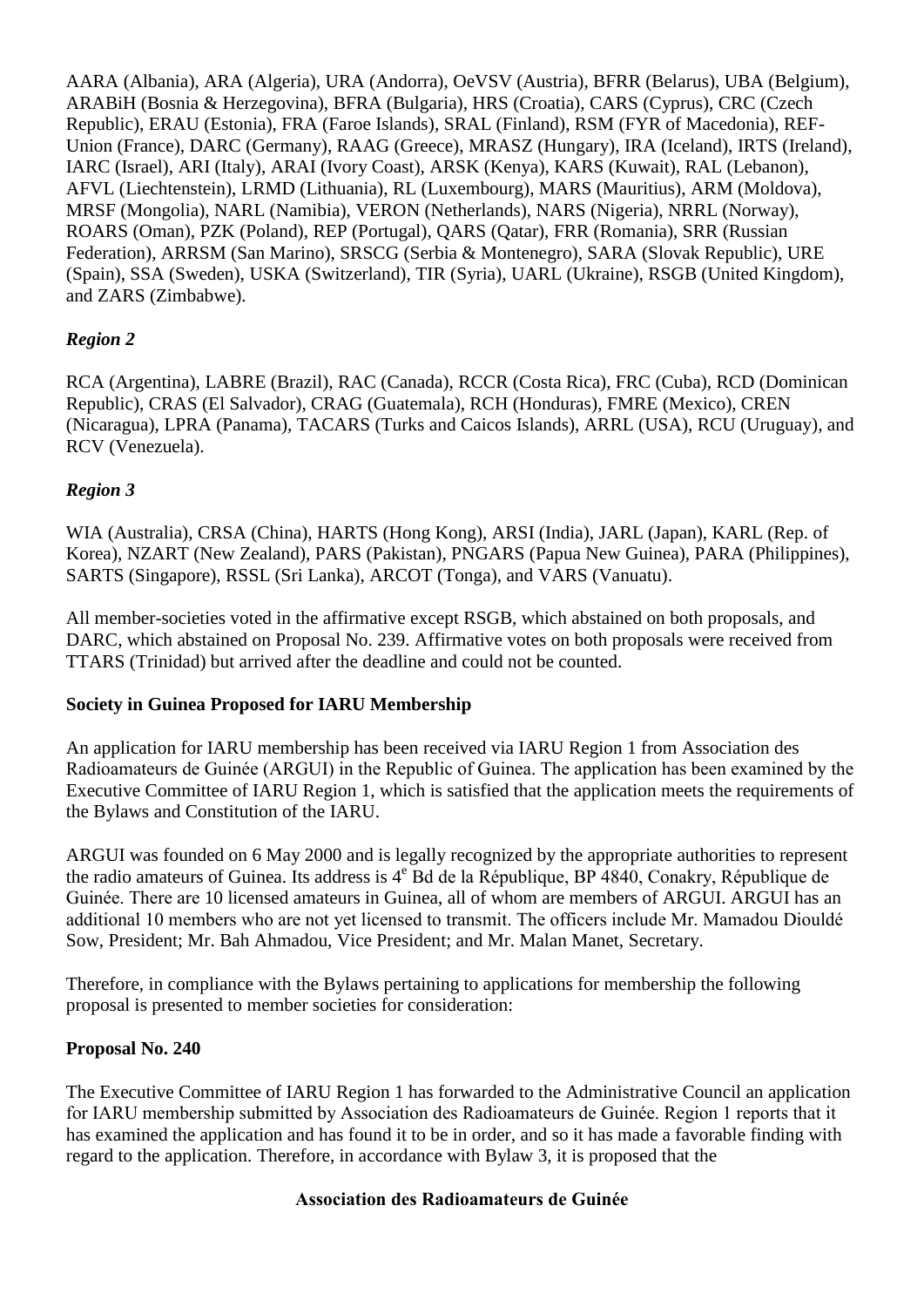be elected to membership.

A vote sheet for Proposal 240 and a return envelope are enclosed. The closing date for receipt by the International Secretariat of ballots on these proposals is five months from the date of issuance of this *Calendar*, or **3 May 2005**.

## **Domestic Implementation of Article 25 Changes**

The 2003 World Radiocommunication Conference adopted significant changes to Article 25 of the international Radio Regulations governing the amateur and amateur-satellite services. While the amateur community has devoted most of its attention to **25.5** (Morse code), in the long run other changes may have an equal or greater impact on the nature of operation in the amateur services.

The new Article 25 took effect on 5 July 2003, the day after WRC-03 concluded. Administrations should begin to take steps to align their domestic regulations with the international Radio regulations at their earliest convenience.

Here is a recap of the new Article 25 along with comments regarding the specific changes that administrations should consider making in their own domestic amateur regulations as a consequence of the changes to Article 25.

**25.1** §1 Radiocommunications between amateur stations of different countries shall be permitted unless the administration of one of the countries concerned has notified that it objects to such radiocommunications.

In some cases, old domestic regulations may quote the old "banned country" provision, which was phrased negatively rather than positively. If so, the domestic regulation either should be aligned with the new text or should be deleted.

**25.2** § 2 1) Transmissions between amateur stations of different countries shall be limited to communications incidental to the purposes of the amateur service, as defined in No.**1.56** and to remarks of a personal character.

Old domestic regulations may include the now-discarded phrase that includes the words "for which, by reason of their unimportance, recourse to the public telecommunications service is not justified." If so, this phrase should be deleted and the regulations should be aligned with the new international regulatory text.

**25.2A** 1*bis*) Transmissions between amateur stations of different countries shall not be encoded for the purpose of obscuring their meaning, except for control signals exchanged between earth command stations and space stations in the amateur-satellite service.

Old domestic regulations may call for transmissions to be in "plain language." If so, this now-obsolete phrase should be deleted and the regulations should be aligned with the new international regulatory text.

**25.3** 2) Amateur stations may be used for transmitting international communications on behalf of third parties only in case of emergencies or disaster relief. An administration may determine the applicability of this provision to amateur stations under its jurisdiction.

It is *very important* to recognize that this regulation changes the "default" condition for international amateur third-party communication. From 1932 until 2003, communications on behalf of third parties were expressly *prohibited* in the absence of a special arrangement between the countries concerned. Now, in the absence of a domestic regulation prohibiting it, international third-party communication in case of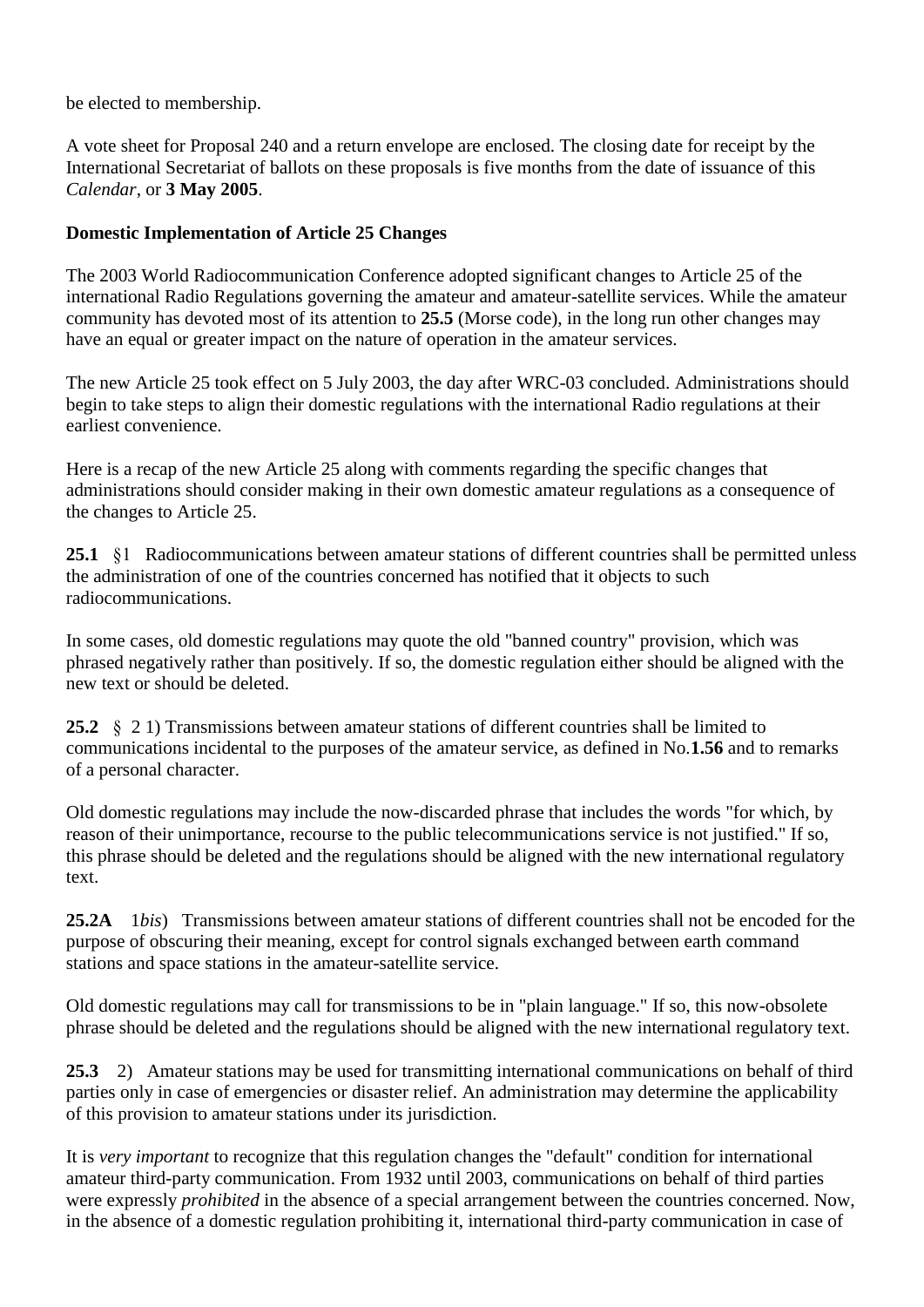emergencies or disaster relief is expressly *permitted*. However, many administrations have regulations based on the old regulations and amateurs will not benefit from this new flexibility until their domestic regulations are amended.

It is also important to note that the old requirement for a bilateral "special arrangement" no longer applies. An administration is now free to decide for itself whether and how to apply this provision to its amateur stations. If an administration wishes to prohibit its amateur stations from communicating on behalf of third parties in case of emergencies or disaster relief, it may do so (although we earnestly hope that no administration will be so short-sighted). On the other hand, if an administration wishes to permit its amateur stations to communicate on behalf of third parties under other circumstances, it may do so without having to enter into any special arrangements with other administrations. Of course, the operator of an amateur station must abide by the regulations of his or her own administration. Thus, it may be legal for an amateur station at one end of a circuit, but not the other end, to communicate on behalf of a third party. In that case the communication would be prohibited.

Domestic regulations should be reviewed to make sure that at the very least, they do not prohibit international communications on behalf of third parties in case of emergencies or disaster relief. Ideally, specific provisions would be included to *permit* international communications on behalf of third parties. Some administrations may be reluctant to do so in order to protect the amateur services against commercial exploitation. However, **25.2** provides sufficient protection.

25.5 §3 1) Administrations shall determine whether or not a person seeking a licence to operate an amateur station shall demonstrate the ability to send and receive texts in Morse code signals.

By deleting the old requirement of "proof" of Morse code skill to operate below 30 MHz, WRC-03 has left it entirely to the discretion of administrations. Administrative Council Resolution 01-1 (Revised 2003) supports the removal of Morse code testing as a requirement for an amateur licence.

25.6 2) Administrations shall verify the operational and technical qualifications of any person wishing to operate an amateur station. Guidance for standards of competence may be found in the most recent version of Recommendation ITU-RM.1544.

Qualifications for an amateur license should be compared to the standards of competence contained in Recommendation ITU-R M.1544. If a beginner's license class does not already exist, serious consideration should be given to creating one. The depth of knowledge required to meet the standards of the Recommendation are not so great as to rule out a beginner's license, provided that the privileges (including transmitter power) are tailored appropriately.

**25.7** §4 The maximum power of amateur stations shall be fixed by the administrations concerned.

**25.8** §5 1) All pertinent Articles and provisions of the Constitution, the Convention and of these Regulations shall apply to amateur stations.

**25.9** 2) During the course of their transmissions, amateur stations shall transmit their call sign at short intervals.

These three provisions are not new and were not significantly changed, so no changes in domestic regulations are likely to be required.

**25.9A** Administrations are encouraged to take the necessary steps to allow amateur stations to prepare for and meet communication needs in support of disaster relief.

For any administration that does not already encourage its amateur licensees to engage in disaster communications training, this is another important change. Domestic regulations should be reviewed to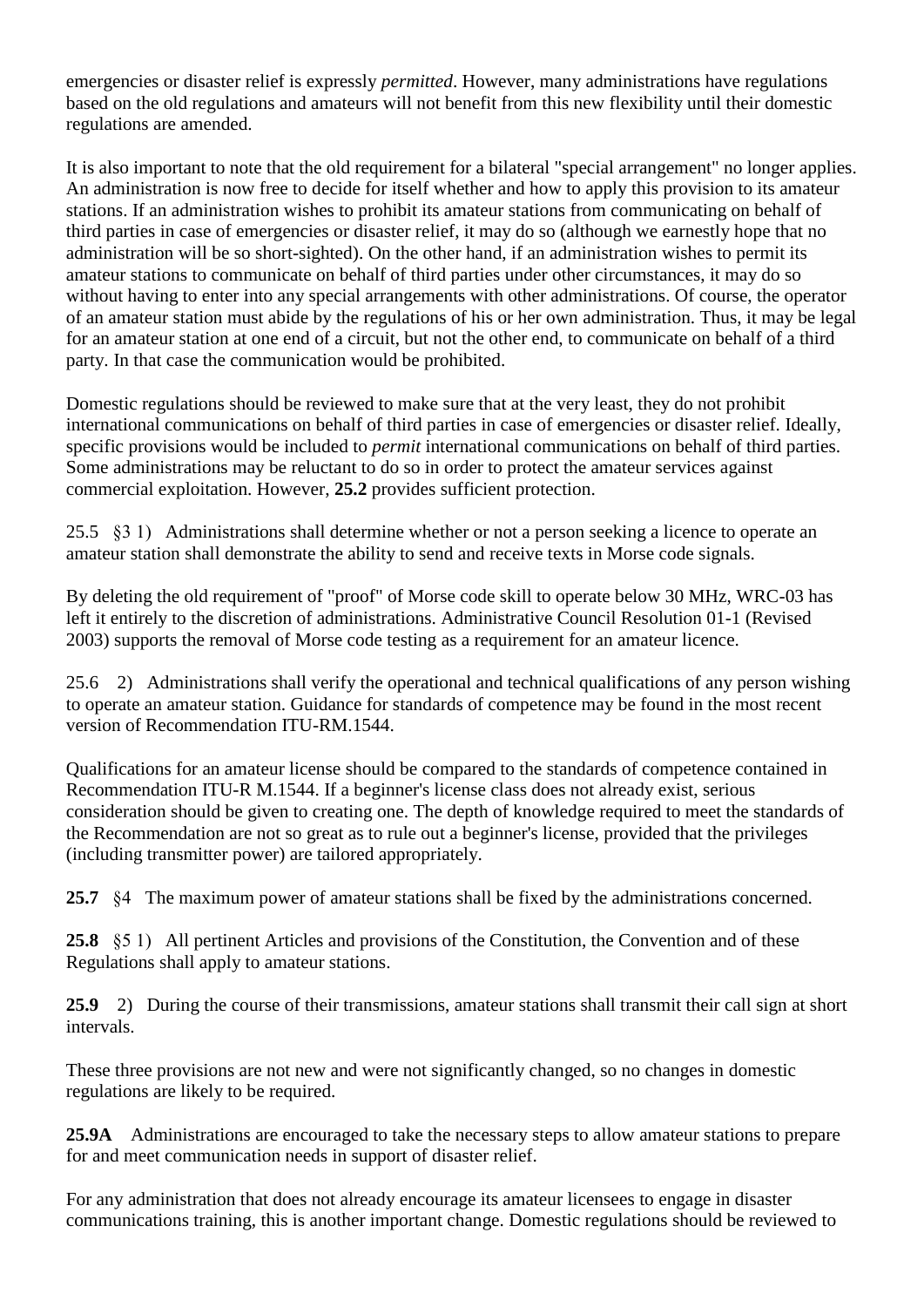ensure that there are no provisions that unduly restrict amateurs either from providing communications in support of disaster relief, or from training or equipping themselves to do so more effectively.

**25.9B** An administration may determine whether or not to permit a person who has been granted a licence to operate an amateur station by another administration, to operate an amateur station while that person is temporarily in its territory, subject to such conditions or restrictions it may impose.

Many administrations already grant operating permission to visiting amateurs. This new provision simply makes it clear that the administration may do so without necessarily having to issue a license itself. Any administration that does not grant operating permission to visiting amateurs should be encouraged to consider doing so, either on the basis of a bilateral or multilateral agreement, or unilaterally.

**25.10** §6 The provisions of Section I of this Article shall apply equally, as appropriate, to the amateursatellite service.

**25.11** §7 Administrations authorizing space stations in the amateur-satellite service shall ensure that sufficient earth command stations are established before launch to ensure that any harmful interference caused by emissions from a station in the amateur-satellite service can be terminated immediately (seeNo. **22.1**).

Few administrations have specific regulations for space stations in the amateur service. In those few cases where such regulations exist, they should be brought into alignment with the new international regulatory text.

## **IARU Administrative Council Meets**

The 2004 meeting of the IARU Administrative Council was held in Port of Spain, Trinidad, on 2-4 October, immediately after the IARU Region 2 Conference in the same location. A news release giving the highlights of the meeting was distributed on the final day of the meeting and is available at [http://www.iaru.org/rel041004.html.](http://www.iaru.org/rel041004.html) The Summary Record of the meeting will be available shortly at [http://www.iaru.org/admin-council-summaries.html.](http://www.iaru.org/admin-council-summaries.html)

## **Guinness World Records Recognizes High Speed Telegraphy**

On 8 November 2004 Guinness World Records LTD recognized the following achievement by EU7KI: "On 6 May 2003 Andrei Bindasov (Belarus) transmitted 216 marks of mixed text per minute during the 5<sup>th</sup> International Amateur Radio Union World Championship in High Speed Telegraphy in Belarus." The achievement was witnessed in Minsk by HST International Referee Oscar Verbanck, ON5ME, Region 1 EC member Panayot Danev, LZ1US, and Region 1 HST Coordinator Oliver Tabakovski, Z32TO. Congratulations to Andrei, EU7KI, on obtaining this recognition.

#### **New Book Available in Arabic**

A 192-page book, *Principles of Radio*, has just been published in Arabic by Dar Tlass of Damascus. The book was compiled by Omar Shabsigh, YK1AO, on behalf of the Technical Institute of Radio (TIR), the IARU member-society for Syria, and bears the TIR logo on the cover. Material was obtained from a number of sources, including from ARRL publications, with permission.

Copies may be ordered from:

Omar Shabsigh P.O. Box 245 Damascus